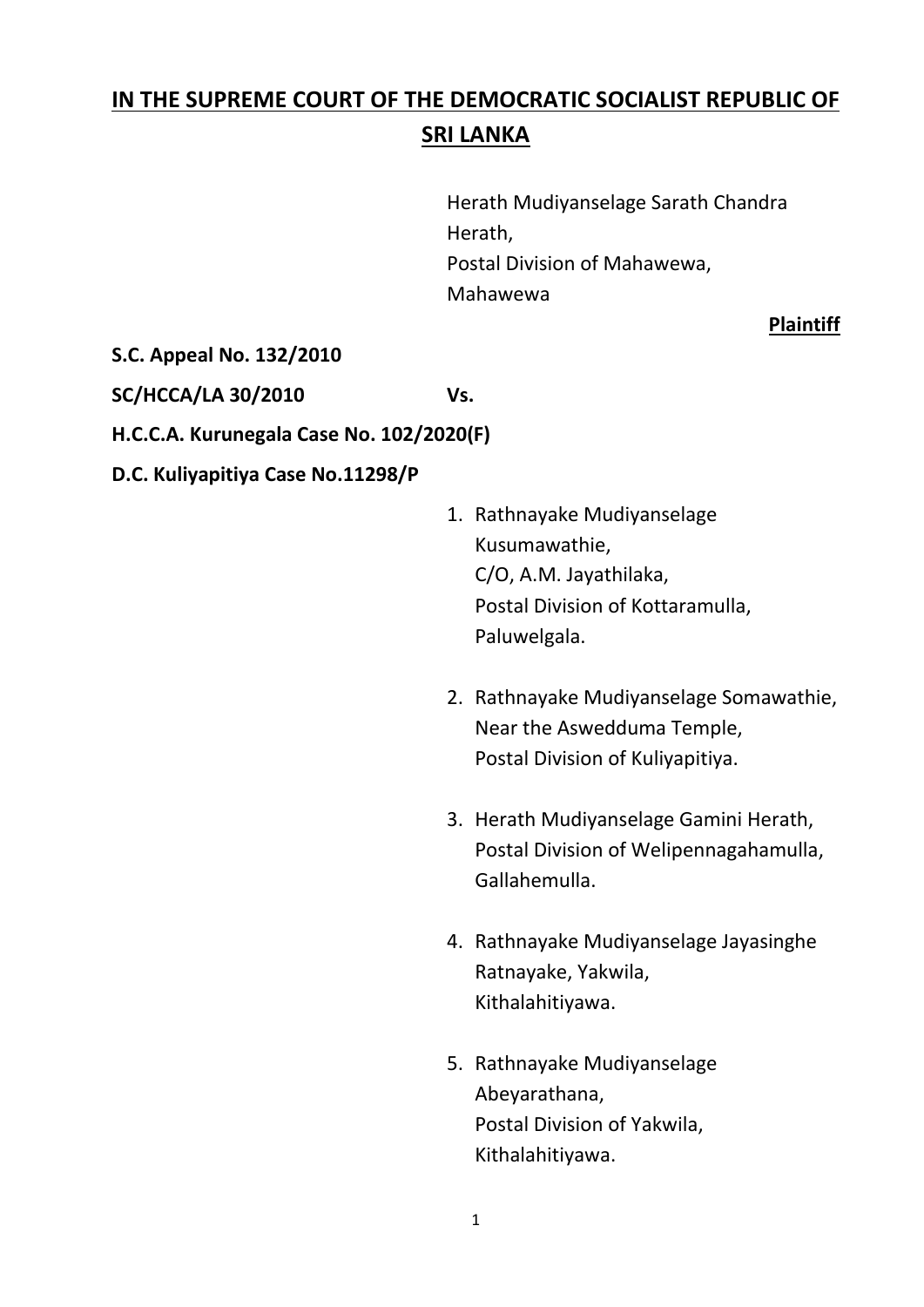- 6. Jahapu Appuhamilage Malanie Hemalatha, Postal Division of Yakwila, Kithalahitiyawa.
- 7. Rathnayake Mudiyanselage Priyanthika Mali Ratnayake, Postal Division of Yakwila, Kithalahitiyawa.
- 8. Rathnayake Mudiyanselage Inoka Shamalee Ratnayake, Postal Division of Yakwila, Kithalahitiyawa.
- 9. Rathnayake Mudiyanselage Harischandra, Postal Division of Yakwila, Kithalahitiyawa.
- 10.Rathnayake Mudiyanselage Lakshman Kithsiri Ratnayake, Postal Division of Yakwila, Kithalahitiyawa.

#### **Defendants**

#### **AND BETWEEN**

Herath Mudiyanselage Sarath Chandra Herath,

Postal Division of Mahawewa, Mahawewa.

### **Plaintiff-Appellant**

### **Vs.**

2 1. Rathnayake Mudiyanselage Kusumawathie, C/O, A.M. Jyathilaka, Postal Division of Kottaramulla, Paluwelgala.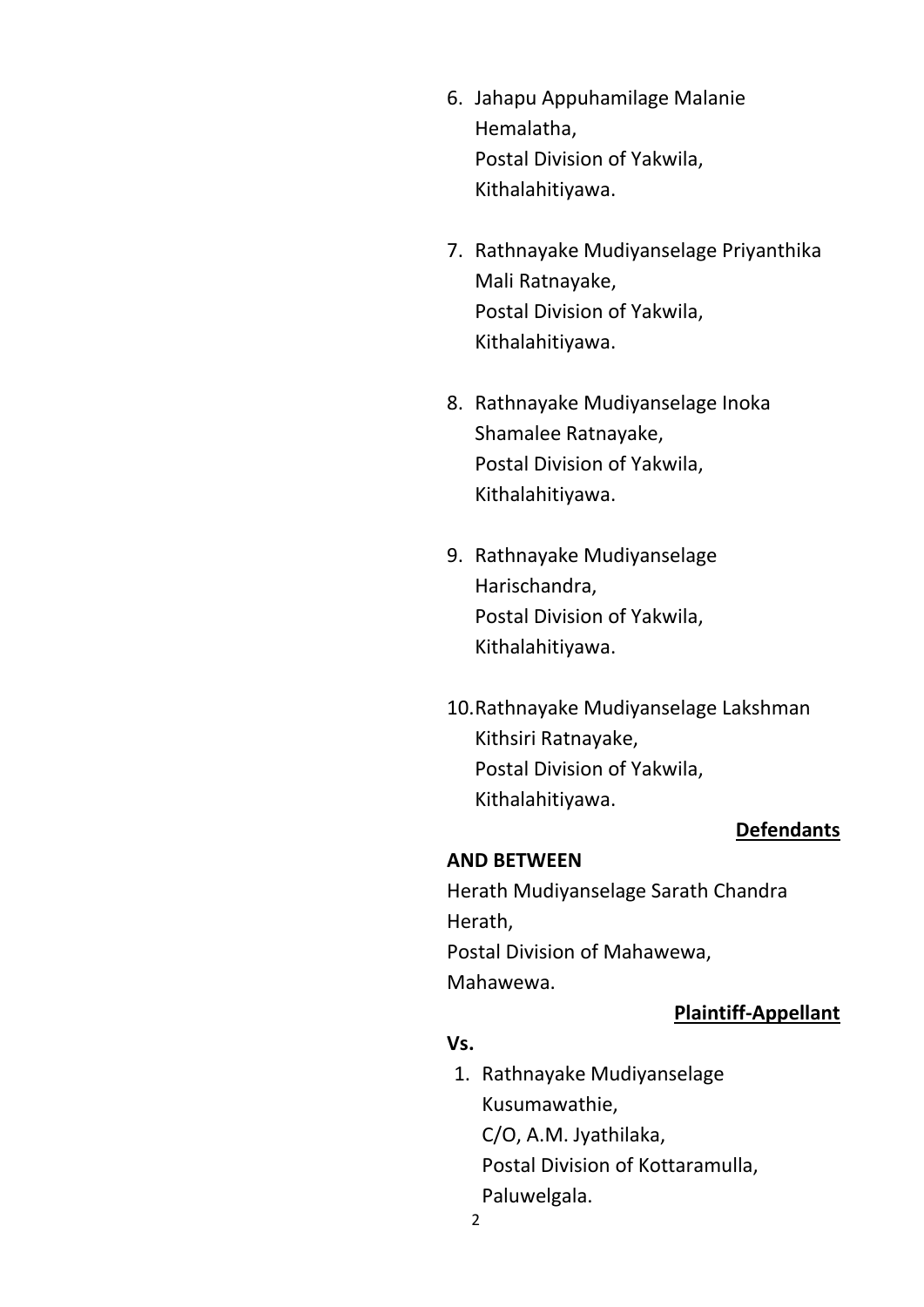- 2. Rathnayake Mudiyanselage Somawathie, Near the Aswedduma Temple, Postal Division of Kuliyapitiya.
- 3. Herath Mudiyanselage Gamini Herath, Postal Division of Welipennagahamulla, Gallahemulla.
- 4. Rathnayake Mudiyanselage Jayasinghe Ratnayake, Yakwila, Kithalahitiyawa.
- 5. Rathnayake Mudiyanselage Abeyarathana, Postal Division of Yakwila, Kithalahitiyawa.
- 6. Jahapu Appuhamilage Malanie Hemalatha, Postal Division of Yakwila, Kithalahitiyawa.
- 7. Rathnayake Mudiyanselage Priyanthika Mali Ratnayake, Postal Division of Yakwila, Kithalahitiyawa.
- 8. Rathnayake Mudiyanselage Inoka Shamalee Ratnayake, Postal Division of Yakwila, Kithalahitiyawa.
- 9. Rathnayake Mudiyanselage Harischandra, Postal Division of Yakwila, Kithalahitiyawa.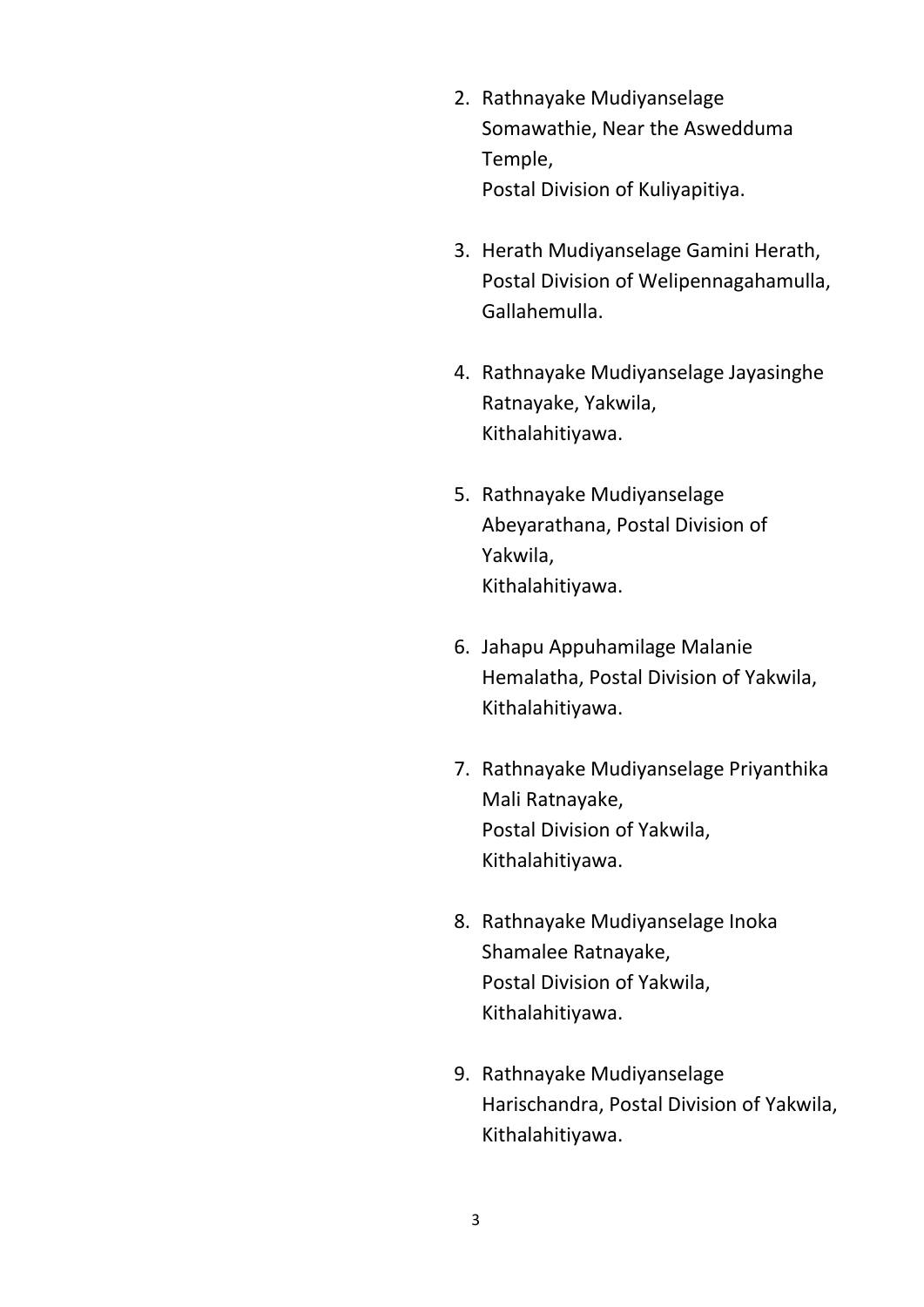10.Rathnayake Mudiyanselage Lakshman Kithsiri Ratnayake, Postal Division of Yakwila, Kithalahitiyawa.

### **Defendant-Respondents**

#### **AND NOW BETWEEN**

- 4. Rathnayake Mudiyanselage Jayasinghe Ratnayake,
- 4A. Rathnayake Mudiyanselage Sumeda Ratnayake, Yakwila, Kithalahitiyawa.

### **Defendant-Respondent-Appellant**

### **Vs.**

Herath Mudiyanselage Sarath Chandra Herath, Postal Division of Mahawewa, Mahawewa.

### **Plaintiff-Appellant-Respondent**

- 1. Rathnayake Mudiyanselage Kusumawathie, C/O, A.M. Jyathilaka, Postal Division of Kottaramulla, Paluwelgala.
- 2. Rathnayake Mudiyanselage Somawathie, Near the Aswedduma Temple, Postal Division of Kuliyapitiya.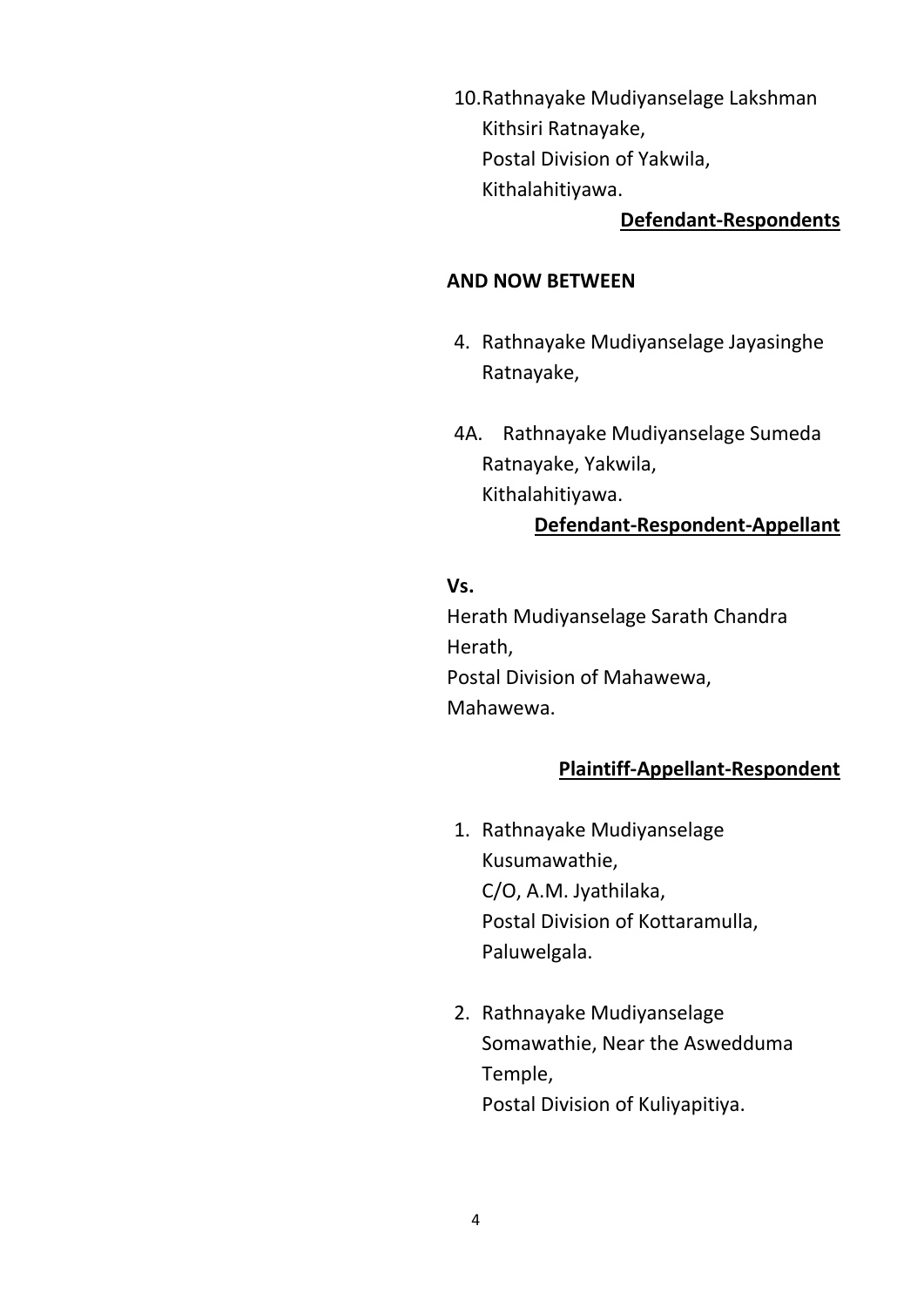- 3. Herath Mudiyanselage Gamini Herath, Postal Division of Welipennagahamulla, Gallahemulla.
- 5. Rathnayake Mudiyanselage Abeyarathana, Postal Division of Yakwila, Kithalahitiyawa.
- 6. Jahapu Appuhamilage Malanie Hemalatha, Postal Division of Yakwila, Kithalahitiyawa.
- 7. Rathnayake Mudiyanselage Priyanthika Mali Ratnayake, Postal Division of Yakwila, Kithalahitiyawa.
- 8. Rathnayake Mudiyanselage Inoka Shamalee Ratnayake, Postal Division of Yakwila, Kithalahitiyawa.
- 9. Rathnayake Mudiyanselage Harischandra, Postal Division of Yakwila, Kithalahitiyawa.
- 10.Rathnayake Mudiyanselage Lakshman Kithsiri Ratnayake, Postal Division of Yakwila, Kithalahitiyawa.

#### **Defendant-Respondent-Respondents**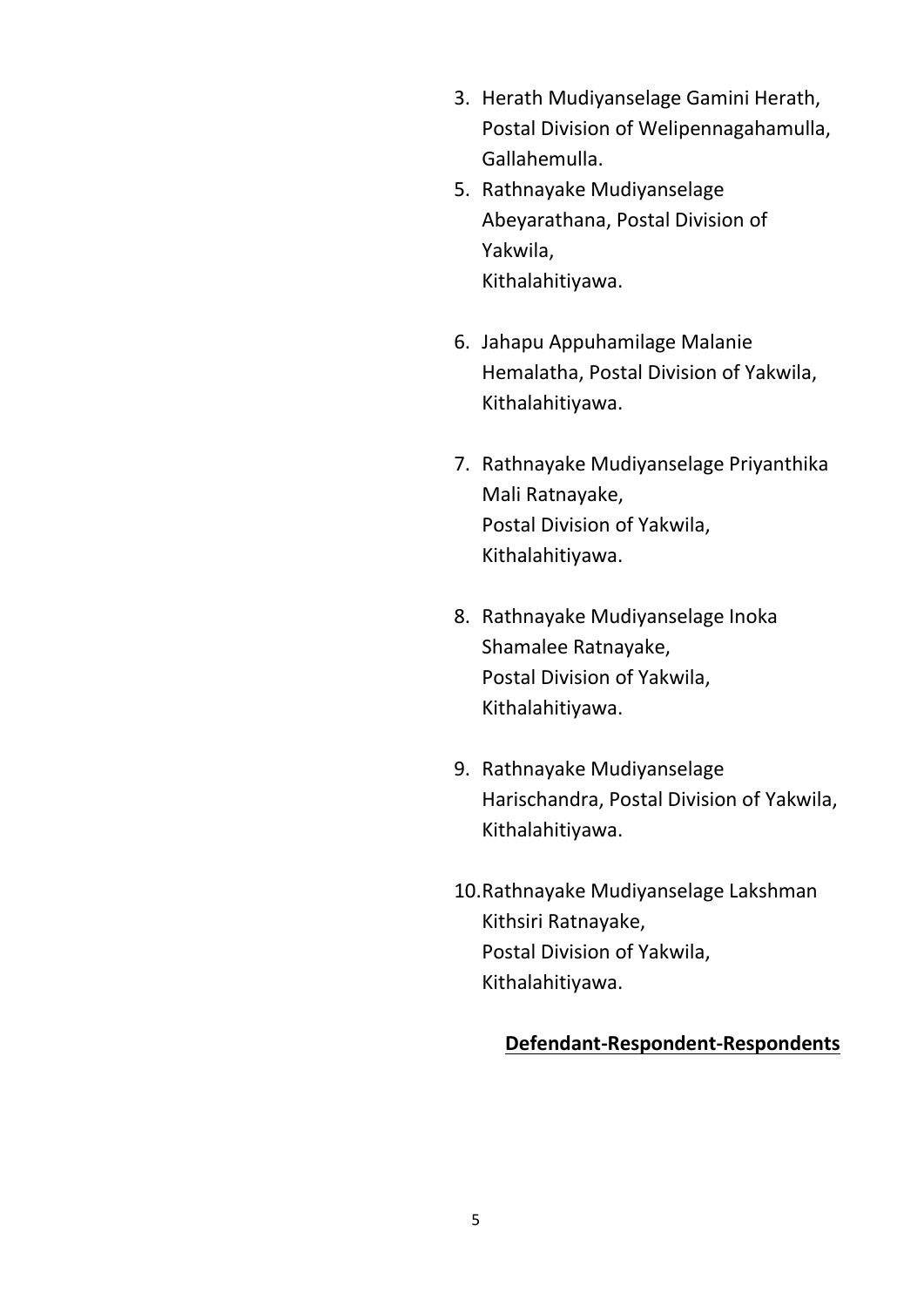**Before: Murdu Fernando, P.C., J. Yasantha Kodagoda, P.C., J. Janak De Silva, J.**

### **Counsel:**

W. Dayaratne, P.C. with R. Jayawardena for the Defendant-Respondent-Appellant

Dr. Sunil Cooray with Sudarshani Cooray for the Plaintiff-Appellant-Respondent

# **Written Submissions on:**

22.02.2011 and 17.03.2021 by the Defendant-Respondent-Appellant

22.03.2011 by the Plaintiff-Appellant-Respondent

**Argued on:** 17.02.2021

**Decided on:** 04.10.2021

# **Janak De Silva, J.**

The Plaintiff-Appellant-Respondent (Respondent) instituted this action in the District Court of Kuliyapitiya for the partition of the land called Nelligahamula Watta alias Parahena alias Parawatta containing in extent A.2 R.2 P.8. There is no dispute between the parties as to the identity of the corpus. It is admitted that the corpus is more fully depicted in preliminary plan No. 3524 dated 21.03.1997 (X) prepared by licensed surveyor R.B. Navaratne.

Parties are also in agreement that Punchi Banda Ratnayake was allotted this land by partition decree in case No. 1553/P of District Court of Kurunegala dated 02.03.1972. The dispute revolves on the pedigree pleaded by the Respondent and the Defendant-Respondent-Appellant (Appellant).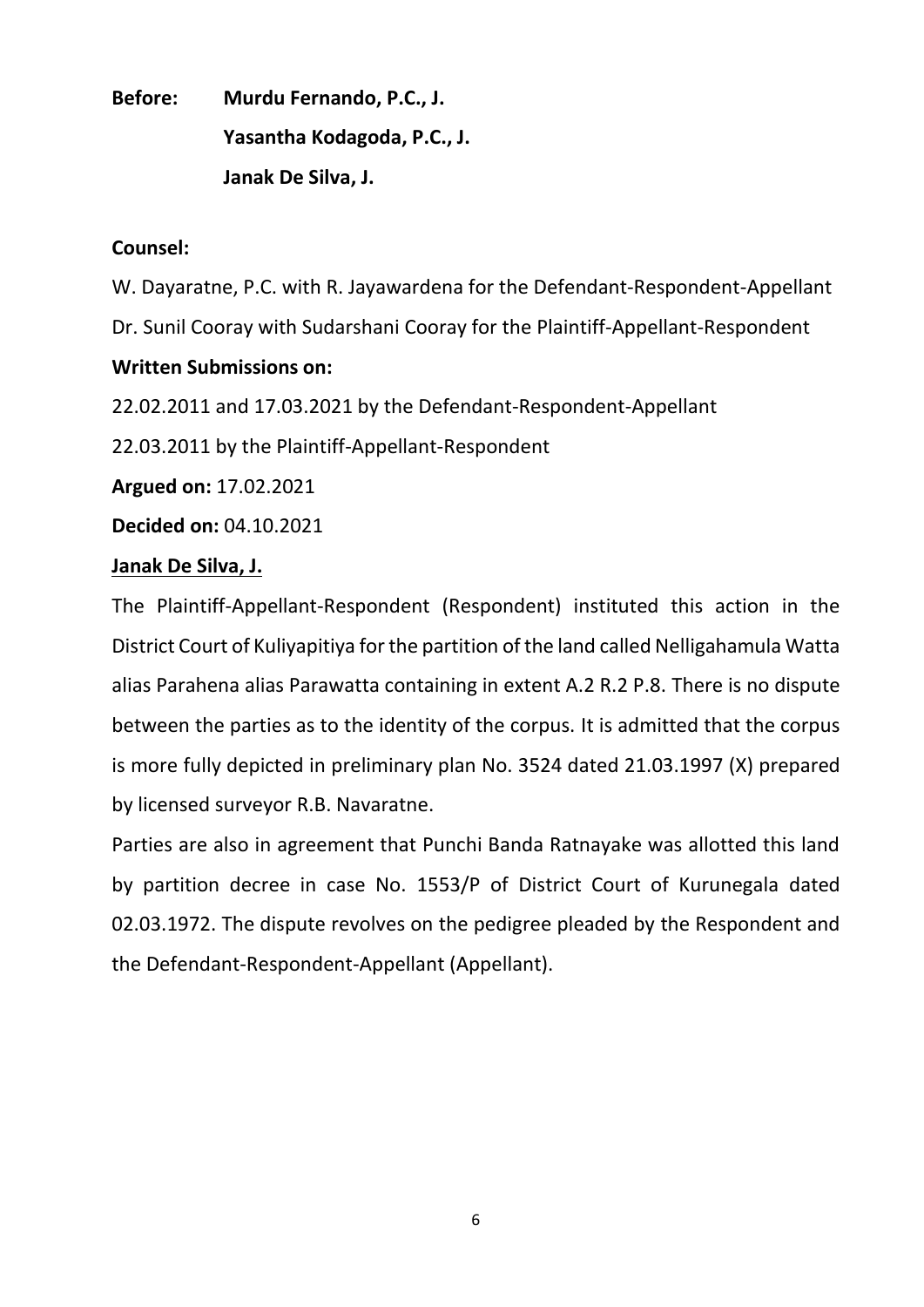According to the Respondent, Punchi Banda Ratnayake transferred an undivided one acre of the corpus to the Respondent by deed No. 3223 (P2) dated 15.03.1995 attested by R.K.R.F.J. Caldera, Notary Public. It is further contended that Punchi Banda Ratnayake died issueless on 24.09.1995 and therefore his brothers, sisters and their heirs, including the Appellant, succeeded to the balance portion of the corpus on intestate succession.

The Appellant on the contrary contends that Punchi Banda Ratnayake executed two deeds of transfer in favour of the Appellant, namely deed No. 5401 dated 21.09.1977 (4V3) for a divided one acre of the corpus and deed No. 908 dated 11.11.1980 (4V4) for a further undivided 1 ½ acre of the corpus. Alternatively, the Appellant contends that he has acquired prescriptive title to the corpus and sought a dismissal of the partition action.

The learned District Judge held that the paper title claimed by the Appellant lost priority to the paper title claimed by the Respondent since the two deeds relied on by the Appellant, namely deed No. 5401 dated 21.09.1977 (4V3) and deed No. 908 dated 11.11.1980 (4V4), were not registered in the correct folio in the land registry whereas deed No. 3223 (P2) relied on by the Respondent was registered in a folio which was connected to the folio in which the final decree in case No. 1553/P of District Court of Kurunegala was registered.

However, the learned District Judge concluded that the Appellant had prescribed to the corpus and dismissed the partition action.

The Respondent appealed to the High Court of Civil Appeal holden in Kurunegala.

The High Court of Civil Appeal held that Punchi Banda Ratnayake possessed the corpus until his demise and that he had taken income derived from the coconut cultivation on the corpus. It was held further that the Appellant had failed to prove any ouster. The High Court of Civil Appeal set aside the judgment of the District Court and directed that the corpus be partitioned on the pedigree pleaded by the Respondent. Aggrieved by this judgment, the Appellant has filed this appeal.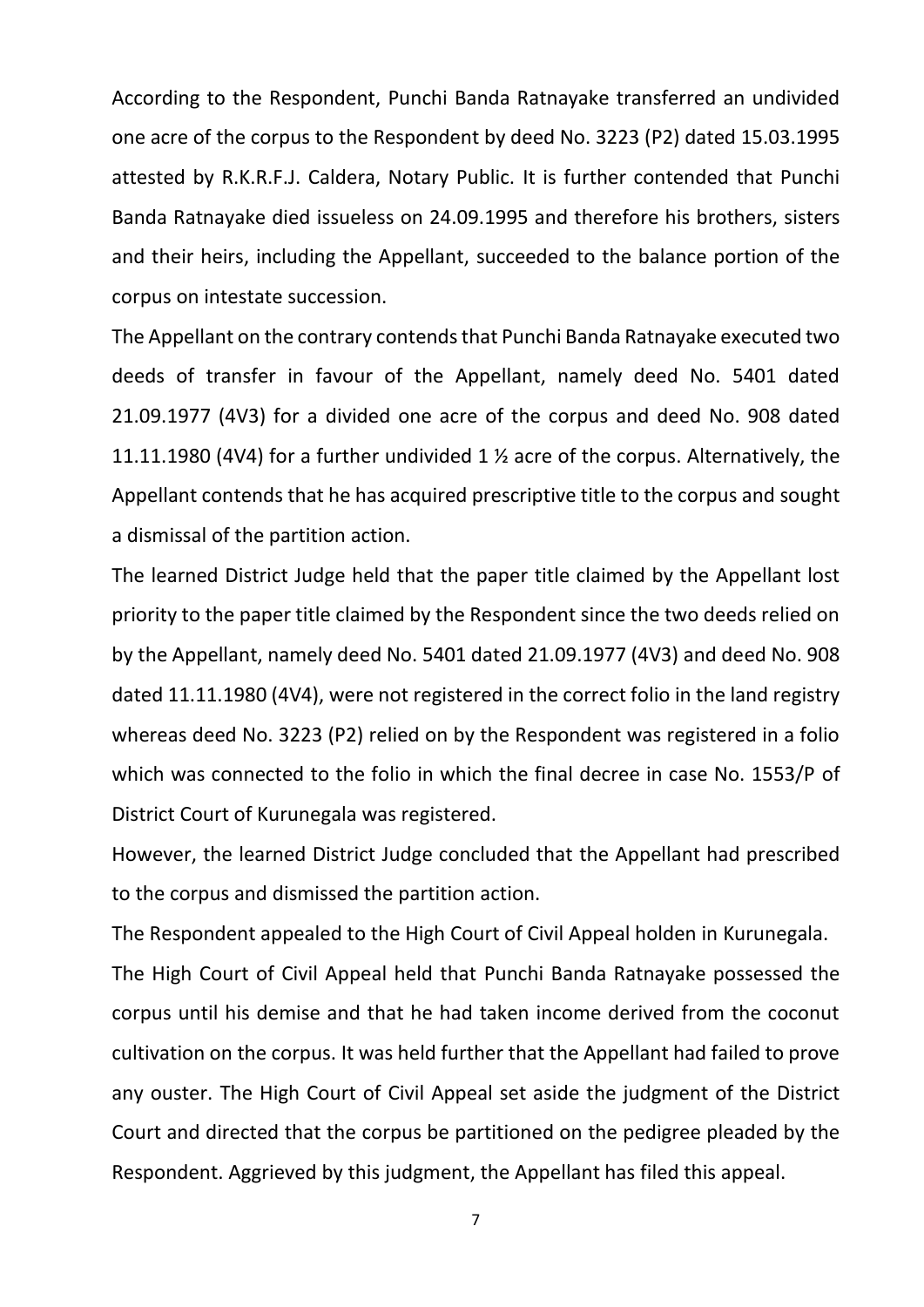Leave to appeal was granted on the following questions of law:

*(a) Did their Lordships of the Civil Appellate High Court seriously misdirect themselves when they held that the subject matter of this case is co-owned land? (b) Did their Lordships' Court of the Civil Appellate High Court fail to consider the finding of the Learned District Judge that the 4thDefendant/Respondent/Petitioner had exclusive possession for the corpus since 1980 although the 5 th Defendant/Respondent/Respondent had undivided rights for only 10 perches (A0- R0-P10)?*

I observe that Punchi Banda Ratnayake became the sole owner of the land sought to be partitioned by virtue of partition decree in case No. 1553/P of District Court of Kurunegala dated 02.03.1972. The land became co-owned again when he executed deed 5051 (4V1) dated 14.10.1976 for an undivided 1 ½ acre in favour of Asilin Nona. A further undivided 1 acre was transferred by him again to Asilin None by deed No. 5105 (4V4) dated 19.12.1976.

The total extent of land transferred to Asilin Nona as aforesaid was re-transferred by her to Punchi Banda Ratnayake by deed Nos. 6274 (4V6) dated 10.11.1980 and deed No. 5400 (4V5) dated 21.09.1977.

Punchi Banda Ratnayake transferred 2 ½ acres in total to the Appellant by deed No. 5401 (4V3) dated 21.09.1977, which is for an undivided one acre, followed by deed No. 908 (4V4) dated 11.11.1980, which is for an undivided 1 ½ acre.

Hence by 11.11.1980, the Appellant had paper title for an undivided 2 ½ acres and Punchi Banda Ratnayake held an undivided 8 perches of the corpus.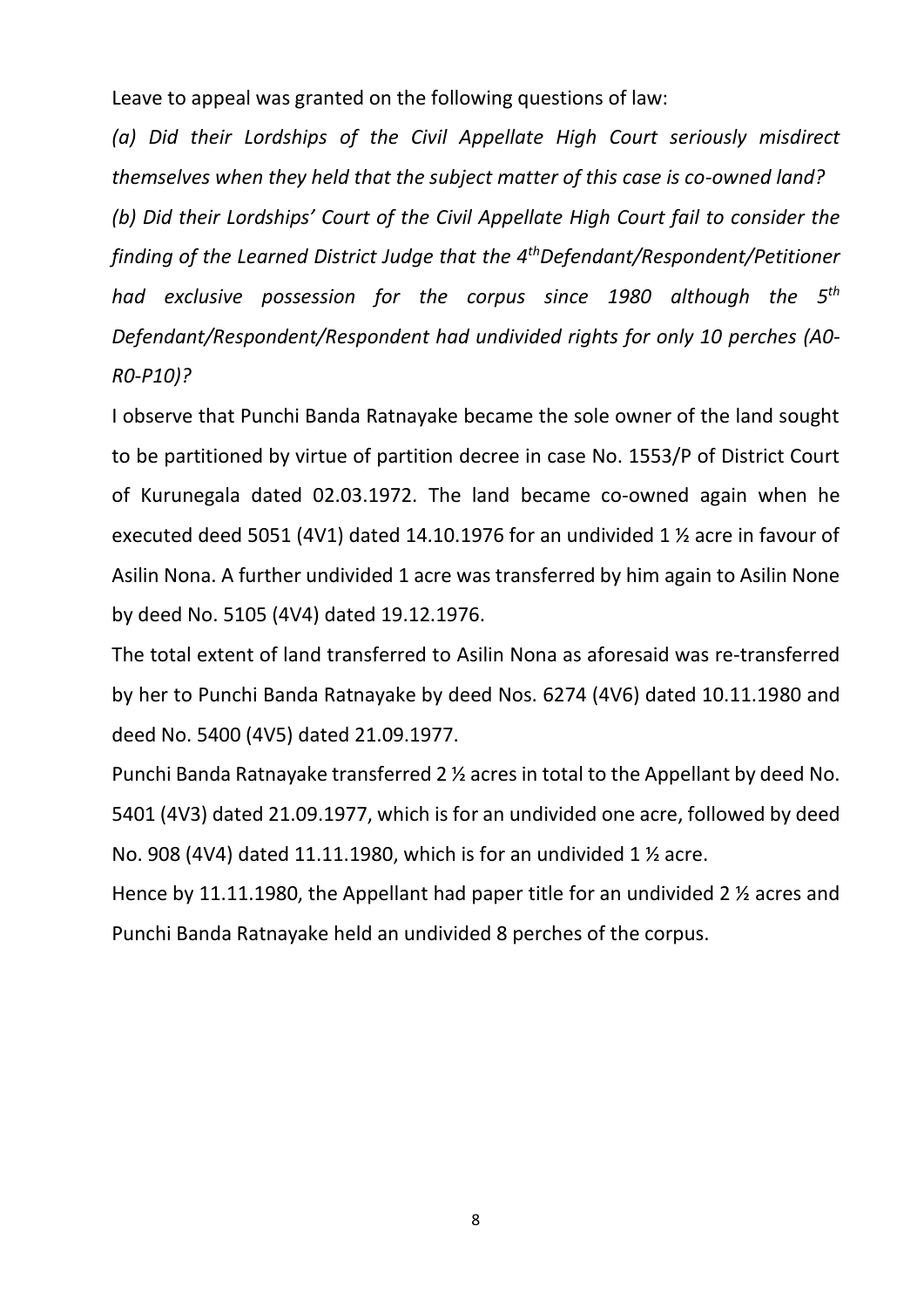In evaluating the claim of prescriptive rights by the Appellant, one must bear in mind two significant legal principles governing prescriptive rights among coowners.

In *Corea v. Appuhamy et al.* (15 N.L.R. 65) the Privy Council held that, in law, the possession of one co-owner is also the possession of his co-owners and that it was not possible to put an end to that possession by any secret intention in his mind and that nothing short of ouster or something equivalent to ouster could put an end to that possession.

Moreover as the Appellant and Punchi Banda Ratnayake are brothers, the required proof of change in the character of possession to adverse is greater than in a case where the parties are total outsiders [*De Silva v. Commissioner General of Inland Revenue* (80 N.L.R. 292)].

It was incumbent on the Appellant to prove a starting point for his prescriptive rights. His evidence is that he began possessing the corpus from 1980. This coincides with the execution of deed No. 908 (4V4) dated 11.11.1980 after which he became the owner of an undivided 2 ½ acres of the corpus. However, the possession of the Appellant did not in my view take the character of adverse possession from such inception due to the absence of evidence of change of character as the Appellant entered possession as a co-owner. [*Chelliah v. Wijenathan* (54 N.L.R. 337 at 342)].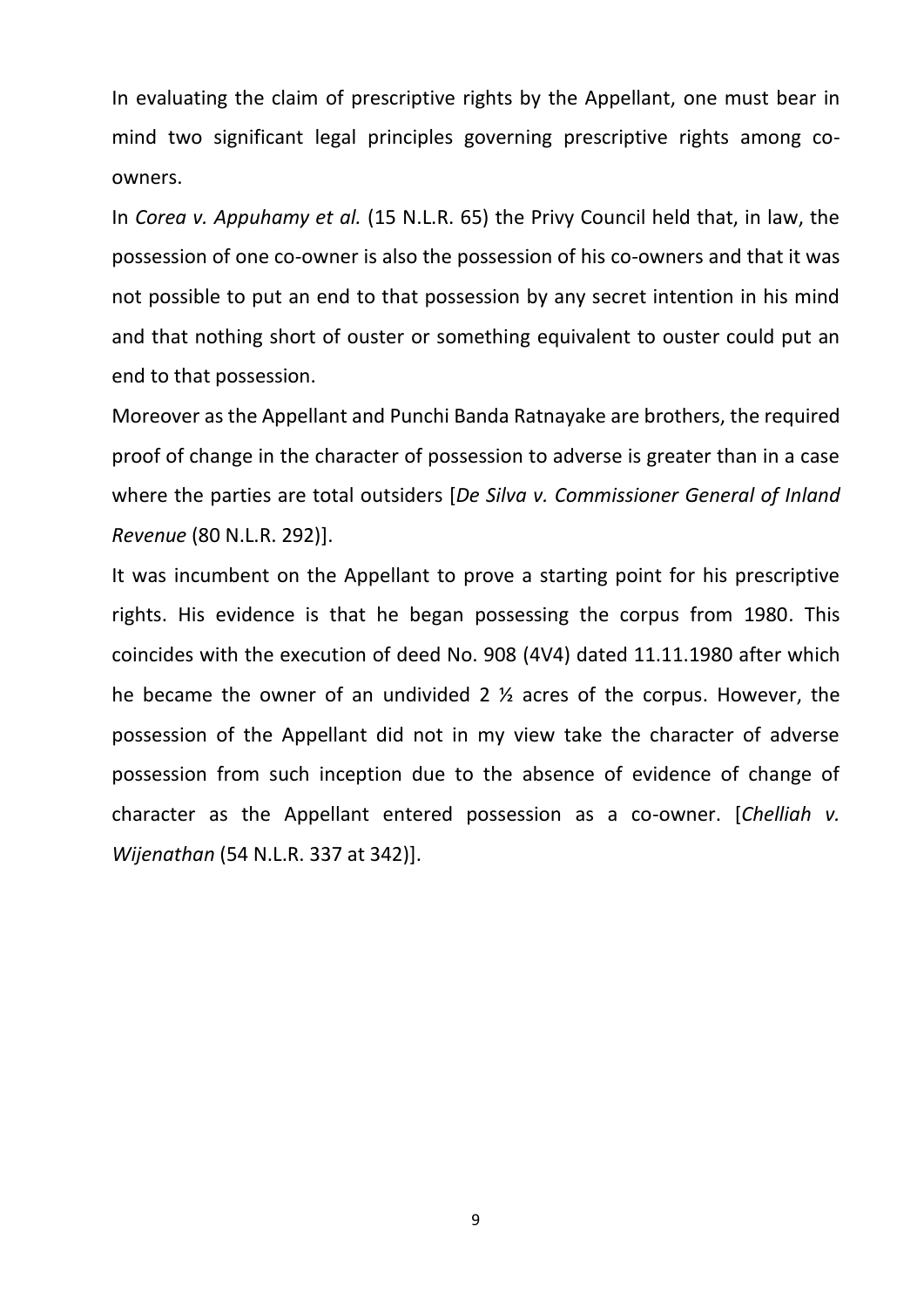Nonetheless, it is in evidence that between 1982/1984 the Appellant constructed a building on the corpus consisting of three rooms, which are being used as shops. This is shown in the preliminary plan No. 3524 (X) dated 21.03.1997 prepared by licensed surveyor R.B. Navaratne and was claimed only by the Appellant during the preliminary survey. Kareem Ismail testified that he constructed this building at the request of the Appellant who paid for its construction. At the preliminary survey, none of the other parties including the Respondent, claimed that these buildings were being held in common [Appeal Brief, page 105]. In my view these facts are cogent evidence in establishing the beginning of adverse possession in favour of the Appellant.

This position is further buttressed with the evidence that the Appellant leased these shops to third parties and exclusively appropriated the rentals to the exclusion of any other. The Appellant, by deed No. 7191 (4V7) dated 15.08.1984, leased one of the shops to Devendra for a period of five years from 15.08.1984. Chandralatha, a sister of Devendra, testified that she and her brother leased this shop from the Appellant in 1984 and that she is in occupation of it even as at 2002 when she testified. During her cross-examination on behalf of the Respondent, she testified that the rental was paid to the Appellant and that no rental was ever paid to Punchi Banda Ratnayake and that one Jayasekera who was occupying another shop also paid rent to the Appellant. The learned counsel appearing on behalf of the Respondent failed to challenge this evidence. Moreover, the Respondent testified that the present occupiers of the shops on the corpus are in occupation under the Appellant [Appeal Brief, page 92].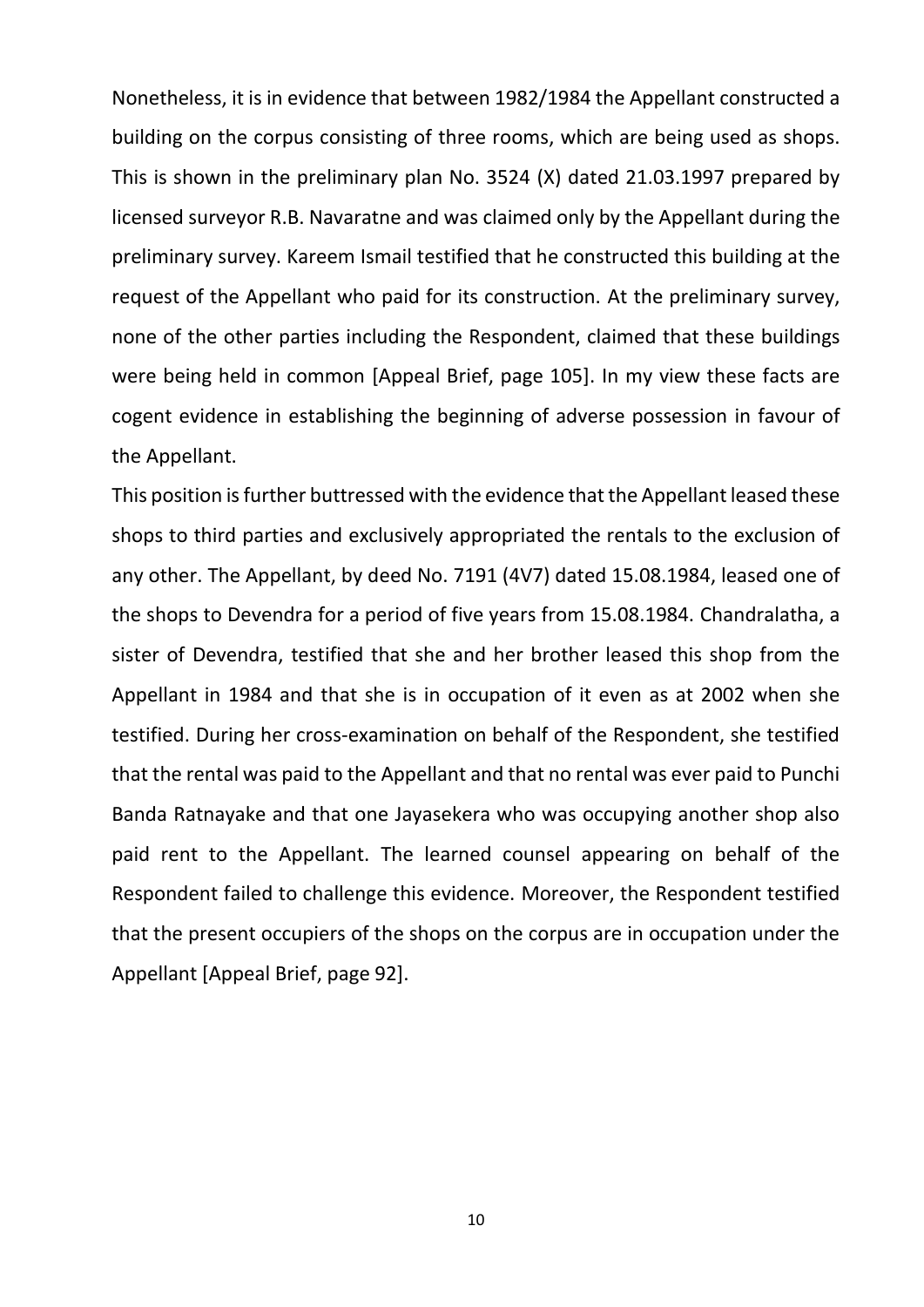The Appellant also led the evidence of one Nandasoma who testified that he took on lease the corpus from the Appellant in 1981 for eight years to cultivate pineapple and that the cultivation covered an extent of 1 ½ acres of the corpus. Although no documentary evidence of the lease was produced, Nandasoma claimed that the receipt was lost, the 5th Defendant-Respondent-Respondent corroborated the fact that there was a pineapple cultivation on the corpus.

In order to counter the case of the Appellant, the Respondent testified that Punchi Banda Ratnayake possessed the corpus until his death in 1995 and used to live in a small house on the corpus [Appeal Brief, page 95]. However, it was mere *ipse dixit* and in this context it is important to bear in mind the principle that mere statements of possession are insufficient to establish prescriptive rights. It is necessary that the witnesses should speak to specific facts and the question of possession has to be decided thereupon by Court [*Sirajudeen and two others v. Abbas* (1994) 2 Sri.L.R. 365]. In any event, this evidence was contradicted by the  $2^{nd}$  Defendant-Respondent-Respondent who testified that Punchi Banda Ratnayake lived in a small room on a land *adjoining* the corpus belonging to one of his brothers [Appeal Brief, page 173].

More importantly, the fact that Punchi Banda Ratnayake continued to possess the corpus is not credible given that he lost his undivided 8 perches share in the corpus when he executed deed No. 1866 (5V4) dated 04.11.1985 by which it was transferred to one Herath Mudiyanselage Jayatilake who later transferred his share by deed No. 2314 (5V5) dated 01.09.1988 to the  $10<sup>th</sup>$  Defendant-Respondent-Respondent. No evidence was led that either of them possessed the corpus thereafter. In fact, the preliminary plan No. 3524 dated 21.03.1997 (X) shows that the corpus has been possessed as one unit and that there are no boundaries indicating it as having being possessed as two distinct lots.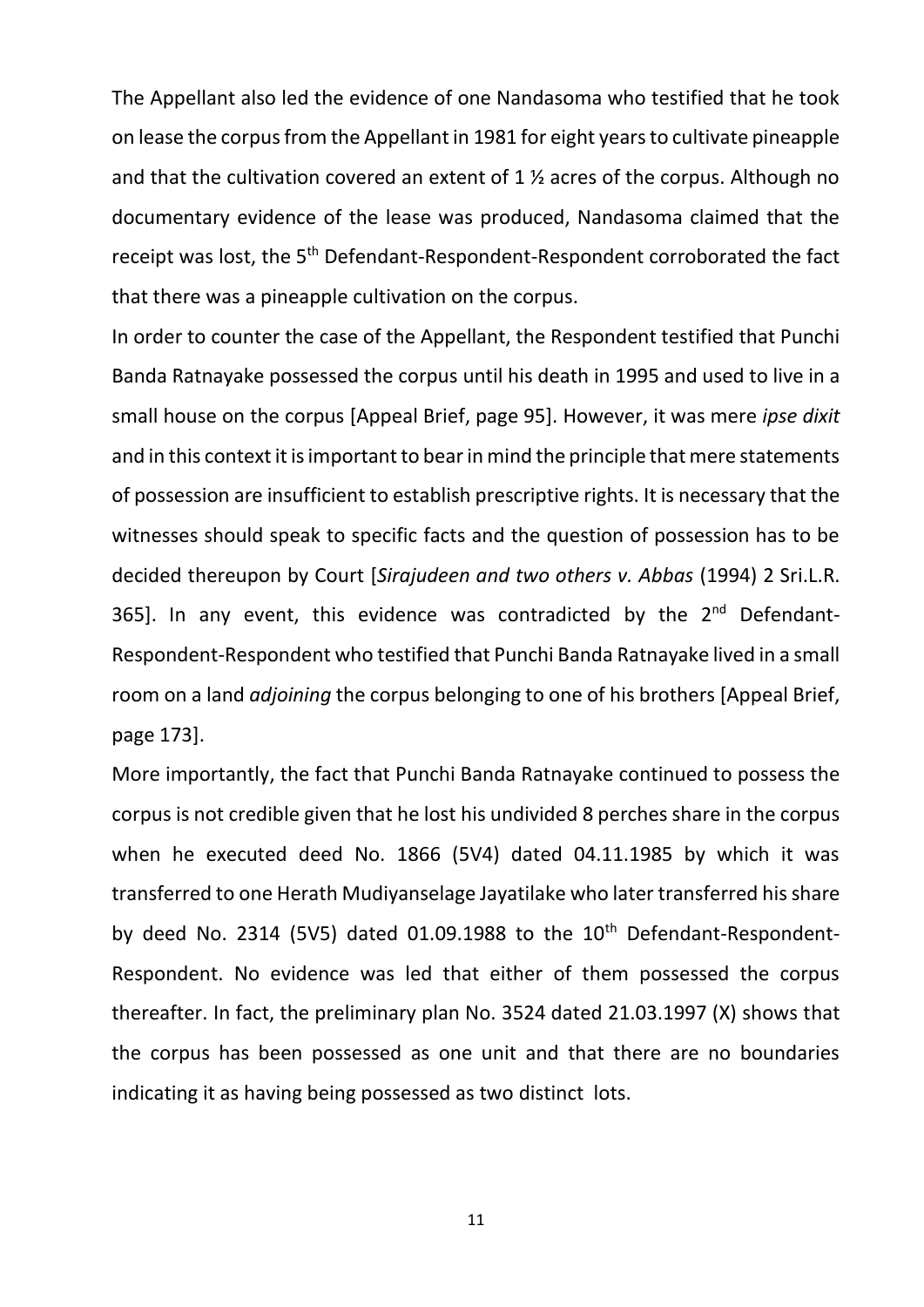Hence, there is cogent evidence to establish that the Appellant had prescribed to the corpus by the time this action was filed in November 1995 as correctly held by the learned District Judge.

No doubt the Appellant did admit that the 5<sup>th</sup> Defendant-Respondent-Respondent had paper title to the balance undivided 8 perches. However, this admission was erroneous. Moreover the 5<sup>th</sup> Defendant-Respondent-Respondent testified that he did not enter into possession of the undivided 8 perches.

In any event, mere acknowledgement of the paper title of the  $5<sup>th</sup>$  Defendant-Respondent-Respondent by the Appellant cannot, in my view, stand in the way of setting up a claim of prescriptive title as it is by very nature a mode of defeating paper title. In *Wijesundera & Others v. Constantine Dasa and Another* [(1987) 2 Sri.L.R. 66], G.P.S. De Silva J. (as he was then) held that the knowledge on the part of the defendant that title to the property was in another was not a bar to his claim to prescriptive title, but tended rather to strengthen their claim, having regard to all the facts and circumstances of that case. In my view, it applies with equal force to the facts and circumstances of this case as well.

More significantly, the 5<sup>th</sup> Defendant-Respondent-Respondent did not prefer any appeal against the judgment of the learned District Judge who held that the Appellant had established his prescriptive rights to the full extent of the corpus.

For the foregoing reasons, the High Court of Civil Appeal erred in concluding that the Appellant had failed to establish his prescriptive title. Accordingly, I answer the two questions of law in the affirmative.

I set aside the judgment of the High Court of Civil Appeal holden in Kurunegala dated 17.12.2009 and affirm the judgment of the learned District Judge of Kuliyapitiya dated 11.11.2002 and direct that decree be entered accordingly. Registrar is directed to take steps accordingly.